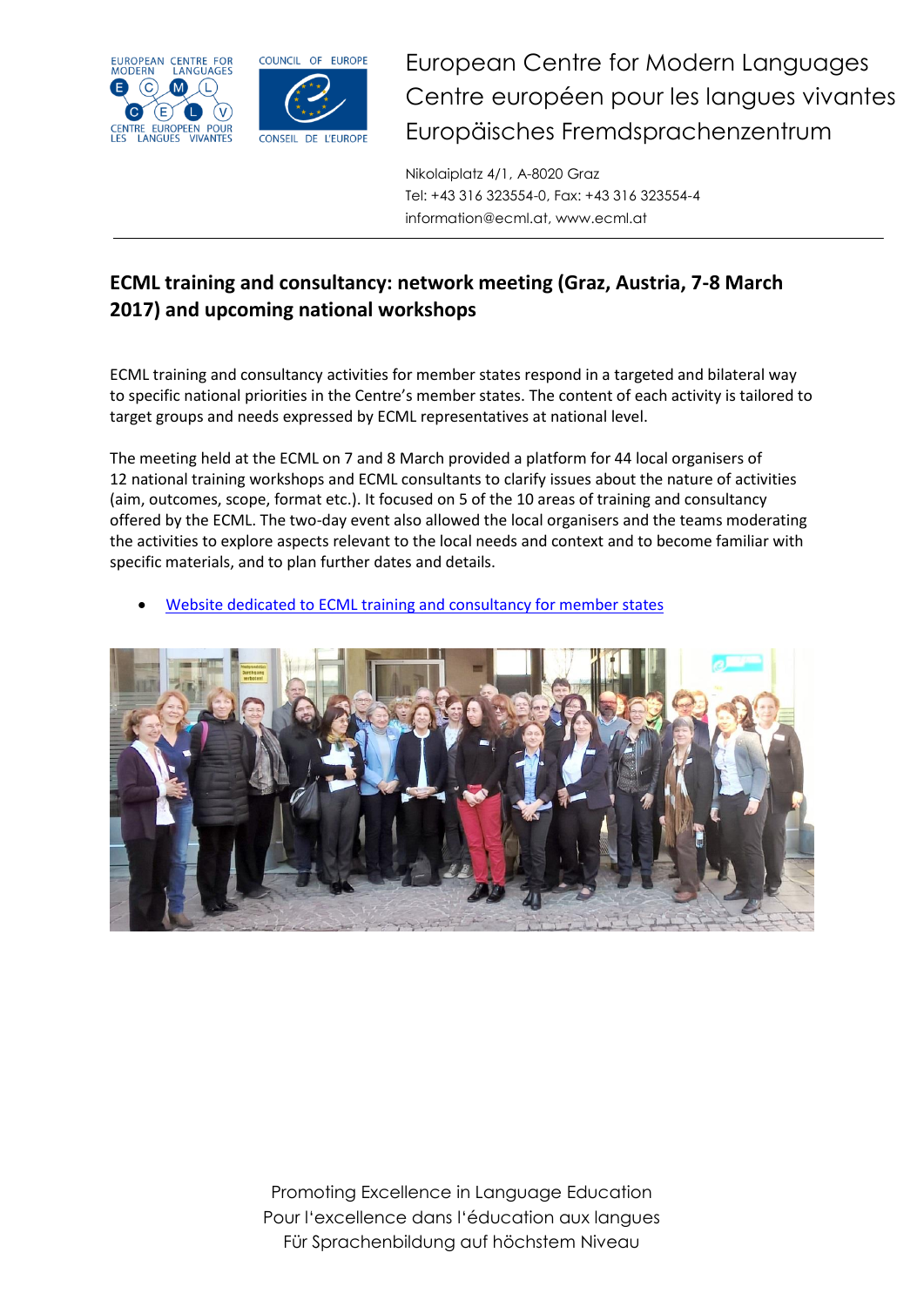## **ECML training and consultancy for member states: upcoming events in 2017**

| <b>Dates</b>                                                                                                          | <b>Venues</b>             | National training workshops / National support events<br>(view details)                                                     | <b>Local organisers</b>          |
|-----------------------------------------------------------------------------------------------------------------------|---------------------------|-----------------------------------------------------------------------------------------------------------------------------|----------------------------------|
| Content and Language Integrated Learning   A pluriliteracies approach to teaching for learning (CLIL)                 |                           |                                                                                                                             |                                  |
|                                                                                                                       |                           | To train teachers in the use of adaptable curricular models and teaching materials that help ensure deeper learning both in |                                  |
| terms of language and in terms of subject-specific literacies.                                                        |                           |                                                                                                                             |                                  |
| Coordinator: Oliver Meyer.                                                                                            |                           |                                                                                                                             |                                  |
| 26-27 May 2017                                                                                                        | Belgrade, Serbia          |                                                                                                                             | Aleksandra Begović, Serbia       |
| 28-29 August 2017                                                                                                     | Finland                   |                                                                                                                             | <b>Finnish National Board of</b> |
| Dates to be confirmed                                                                                                 |                           |                                                                                                                             | Education/Swedish language       |
|                                                                                                                       |                           |                                                                                                                             | education                        |
| 13 September 2017                                                                                                     | The Hague, The            |                                                                                                                             | Boersma, Project Officer,        |
|                                                                                                                       | <b>Netherlands</b>        |                                                                                                                             | Nuffic, Schools Network          |
|                                                                                                                       |                           |                                                                                                                             | Department, The Hague            |
| October 2017                                                                                                          | Pedagogical University    |                                                                                                                             |                                  |
|                                                                                                                       | of Tyrol (PHT),           |                                                                                                                             |                                  |
|                                                                                                                       | Innsbruck, Austria        |                                                                                                                             |                                  |
| 6-7 October 2017                                                                                                      | <b>ECML, Graz Austria</b> | Bundesseminar "State-of-the-art-Konzepte zum                                                                                |                                  |
|                                                                                                                       |                           | sprachsensiblen/sprachbewussten Arbeiten im Fachunterricht im                                                               |                                  |
|                                                                                                                       |                           | Vergleich"                                                                                                                  |                                  |
|                                                                                                                       |                           | National support event: Introduction to the ECML project: A                                                                 |                                  |
|                                                                                                                       |                           | pluriliteracies approach to teaching for learning"                                                                          |                                  |
| 4-5 December 2017                                                                                                     | ECML, Graz, Austria       | <b>Expert meeting</b>                                                                                                       |                                  |
| Dates to be confirmed                                                                                                 |                           |                                                                                                                             |                                  |
| Evaluation and assessment**   Relating language curricula, tests and examinations to the Common European Framework of |                           |                                                                                                                             |                                  |
| <b>Reference (RELANG)</b>                                                                                             |                           |                                                                                                                             |                                  |
| Innovative methodologies and assessment in language learning, EU - ECML cooperation agreement 2016-2017. Coordinator: |                           |                                                                                                                             |                                  |
| José Noijons.                                                                                                         |                           |                                                                                                                             |                                  |
| 10-12 April 2017                                                                                                      | Riga, Latvia              |                                                                                                                             | Rita Kursite, National Centre    |
|                                                                                                                       |                           |                                                                                                                             | for Education                    |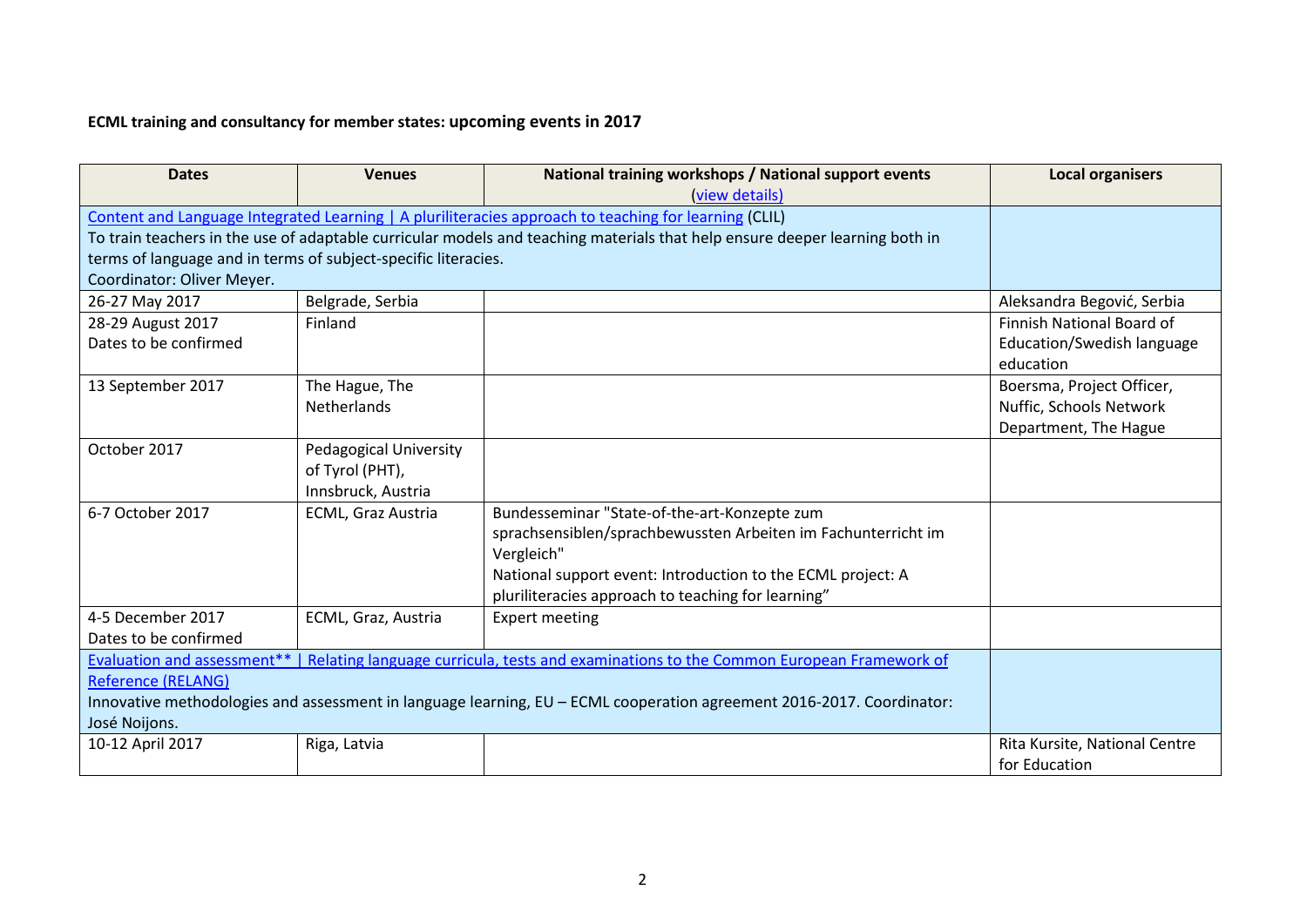| 19-21 April 2017                                                       | Lisbon, Portugal       |                                                                                                                                  | Ana Xavier, Directorate           |
|------------------------------------------------------------------------|------------------------|----------------------------------------------------------------------------------------------------------------------------------|-----------------------------------|
|                                                                        |                        |                                                                                                                                  | General for Education,            |
|                                                                        |                        |                                                                                                                                  | Ministry of Education             |
| 2-4 May 2017                                                           | Floriana, Malta        |                                                                                                                                  | Alice Micallef, Directorate for   |
|                                                                        |                        |                                                                                                                                  | Quality and Standards in          |
|                                                                        |                        |                                                                                                                                  | Education                         |
| 10-12 May 2017                                                         | Madrid, Spain          |                                                                                                                                  | María Ángeles Rivero Moreno,      |
|                                                                        |                        |                                                                                                                                  | Ministry of Education, Culture    |
|                                                                        |                        |                                                                                                                                  | and Sports                        |
| 24-26 May 2017                                                         | Dublin, Ireland        |                                                                                                                                  | Karen Ruddock, Post-Primary       |
|                                                                        |                        |                                                                                                                                  | Languages Initiative, Marino      |
|                                                                        |                        |                                                                                                                                  | Institute of Education            |
| 29-31 August 2017                                                      | Brussels, Belgium      |                                                                                                                                  | Karine Dekeukelaere,              |
|                                                                        |                        |                                                                                                                                  | Ministère de la Fédération        |
|                                                                        |                        |                                                                                                                                  | Wallonie-Bruxelles                |
| Adult migrants   Quality assurance in language and citizenship courses |                        |                                                                                                                                  |                                   |
|                                                                        |                        | To enhance the quality of language and citizenship courses for adult migrants by focusing on quality assurance of courses and on |                                   |
| improving the level of expertise of teachers and teacher trainers.     |                        |                                                                                                                                  |                                   |
| Coordinator: Richard Rossner.                                          |                        |                                                                                                                                  |                                   |
| October 2017                                                           | Malta                  |                                                                                                                                  |                                   |
| Dates to be confirmed                                                  |                        |                                                                                                                                  |                                   |
| November 2017                                                          | Luxembourg             |                                                                                                                                  |                                   |
| Dates to be confirmed                                                  |                        |                                                                                                                                  |                                   |
| Young migrants**   Supporting multilingual classrooms                  |                        |                                                                                                                                  |                                   |
|                                                                        |                        | Innovative methodologies and assessment in language learning, EU - ECML cooperation agreement 2016-2017. Coordinator:            |                                   |
| Brigitte Gerber.                                                       |                        |                                                                                                                                  |                                   |
| 20-21 April 2017                                                       | Tallinn, Estonia       |                                                                                                                                  | Kärt-Katrin Pere, Foundation      |
|                                                                        |                        |                                                                                                                                  | Innove                            |
| 27-28 April 2017                                                       | Prague, Czech Republic |                                                                                                                                  | Kamila Sladkovská, National       |
|                                                                        |                        |                                                                                                                                  | Institute for Education           |
| 27-28 April 2017                                                       | Floriana, Malta        |                                                                                                                                  | Lara Debono, Ministry for         |
|                                                                        |                        |                                                                                                                                  | <b>Education and Employment -</b> |
|                                                                        |                        |                                                                                                                                  | Migrant Learners' Unit            |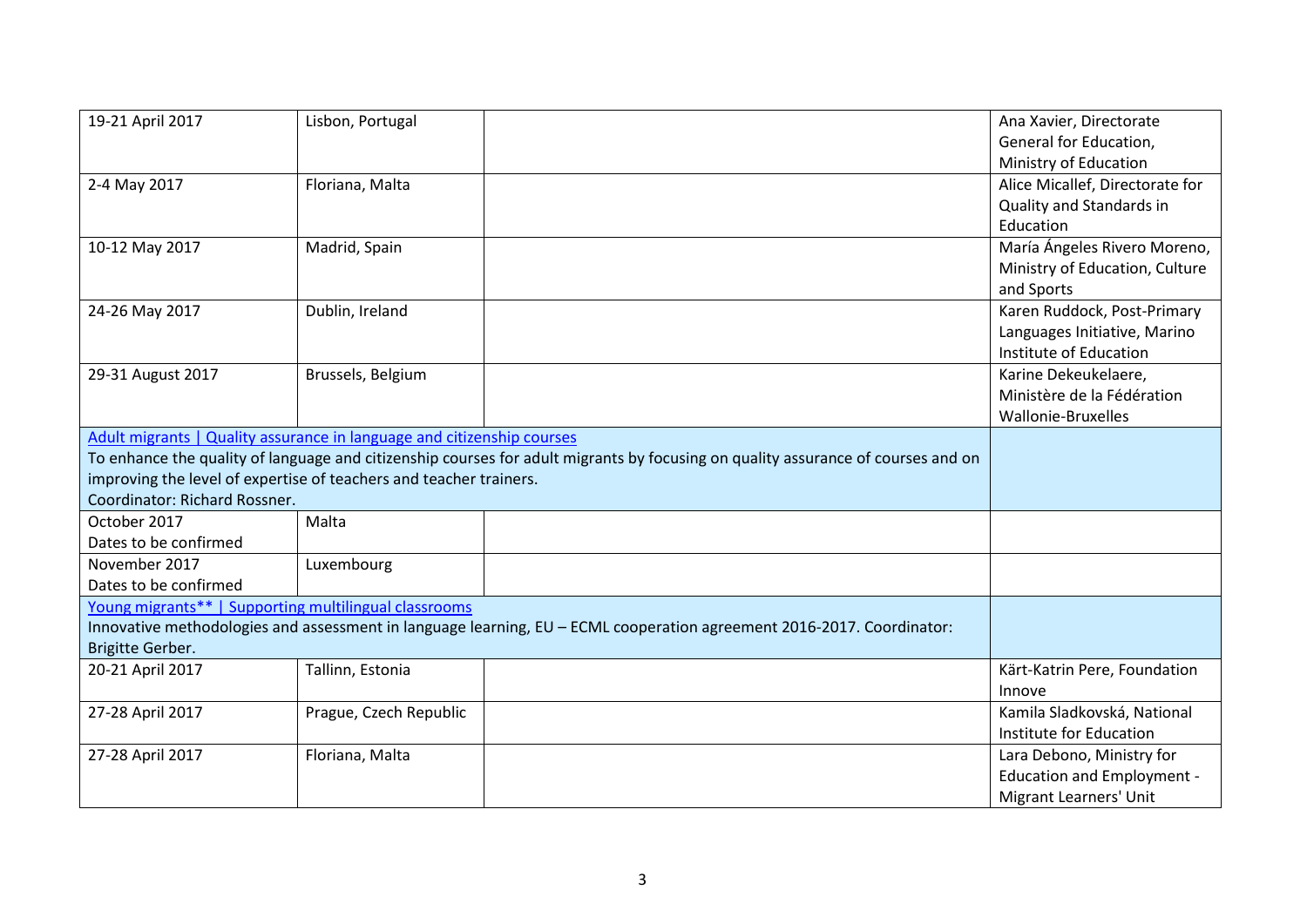| 4-5 May 2017                                                                                                                    | Thessaloniki, Greece  |                                                                                                                                   | Marina Mattheoudakis,          |
|---------------------------------------------------------------------------------------------------------------------------------|-----------------------|-----------------------------------------------------------------------------------------------------------------------------------|--------------------------------|
|                                                                                                                                 |                       |                                                                                                                                   | Aristotle University of        |
|                                                                                                                                 |                       |                                                                                                                                   | Thessaloniki                   |
| 8-9 May 2017                                                                                                                    | Helsinki, Finland     |                                                                                                                                   | Elina Turunen, Finnish-Russian |
|                                                                                                                                 |                       |                                                                                                                                   | School                         |
| 10-11 May 2017                                                                                                                  | Brussels, Belgium     |                                                                                                                                   | Karine Dekeukelaere,           |
|                                                                                                                                 |                       |                                                                                                                                   | Ministère de la Fédération     |
|                                                                                                                                 |                       |                                                                                                                                   | Wallonie-Bruxelles             |
| 7-8 July 2017                                                                                                                   | Graz, Austria         |                                                                                                                                   | Petra Weiss, Brigitte Stückler |
|                                                                                                                                 |                       |                                                                                                                                   | Sturm - Österreichisches       |
|                                                                                                                                 |                       |                                                                                                                                   | Sprachen-Kompetenz-Zentrum     |
| Mobility   Plurilingual and intercultural learning through mobility (PluriMobil)                                                |                       |                                                                                                                                   |                                |
| To provide teachers, teacher trainers and international officers with training and practical resources to help them support the |                       |                                                                                                                                   |                                |
|                                                                                                                                 |                       | plurilingual and intercultural learning of students before, during and after a mobility activity. Coordinator: Mirjam Egli.       |                                |
| 15-17 June 2017                                                                                                                 | Denmark               |                                                                                                                                   |                                |
| Dates to be confirmed                                                                                                           |                       |                                                                                                                                   |                                |
| 2-5 September 2017                                                                                                              | Armenia               |                                                                                                                                   |                                |
| Dates to be confirmed                                                                                                           |                       |                                                                                                                                   |                                |
| 20-22 October 2017                                                                                                              | Switzerland           |                                                                                                                                   |                                |
| Dates to be confirmed                                                                                                           |                       |                                                                                                                                   |                                |
| Online technology   Use of ICT in support of language teaching and learning (ICT-REV)                                           |                       |                                                                                                                                   |                                |
|                                                                                                                                 |                       | To provide training in the application of pedagogical principles in teaching languages with technology and to promote the         |                                |
|                                                                                                                                 |                       | effective use of ICT tools and open resources in support of quality language teaching and learning. Coordinators: Pauline Ernest. |                                |
| 4-5 May 2017                                                                                                                    | Armenia               |                                                                                                                                   | Satenik Arakelyan              |
| 21 September 2017                                                                                                               | Luxembourg            |                                                                                                                                   | Jean-Marc Putz, Christiane     |
|                                                                                                                                 |                       |                                                                                                                                   | Klein                          |
| 26 October 2017                                                                                                                 | Montenegro. Podgorica |                                                                                                                                   | Natasa Peric                   |
|                                                                                                                                 |                       |                                                                                                                                   |                                |
|                                                                                                                                 |                       |                                                                                                                                   |                                |
|                                                                                                                                 |                       |                                                                                                                                   |                                |
|                                                                                                                                 |                       |                                                                                                                                   |                                |